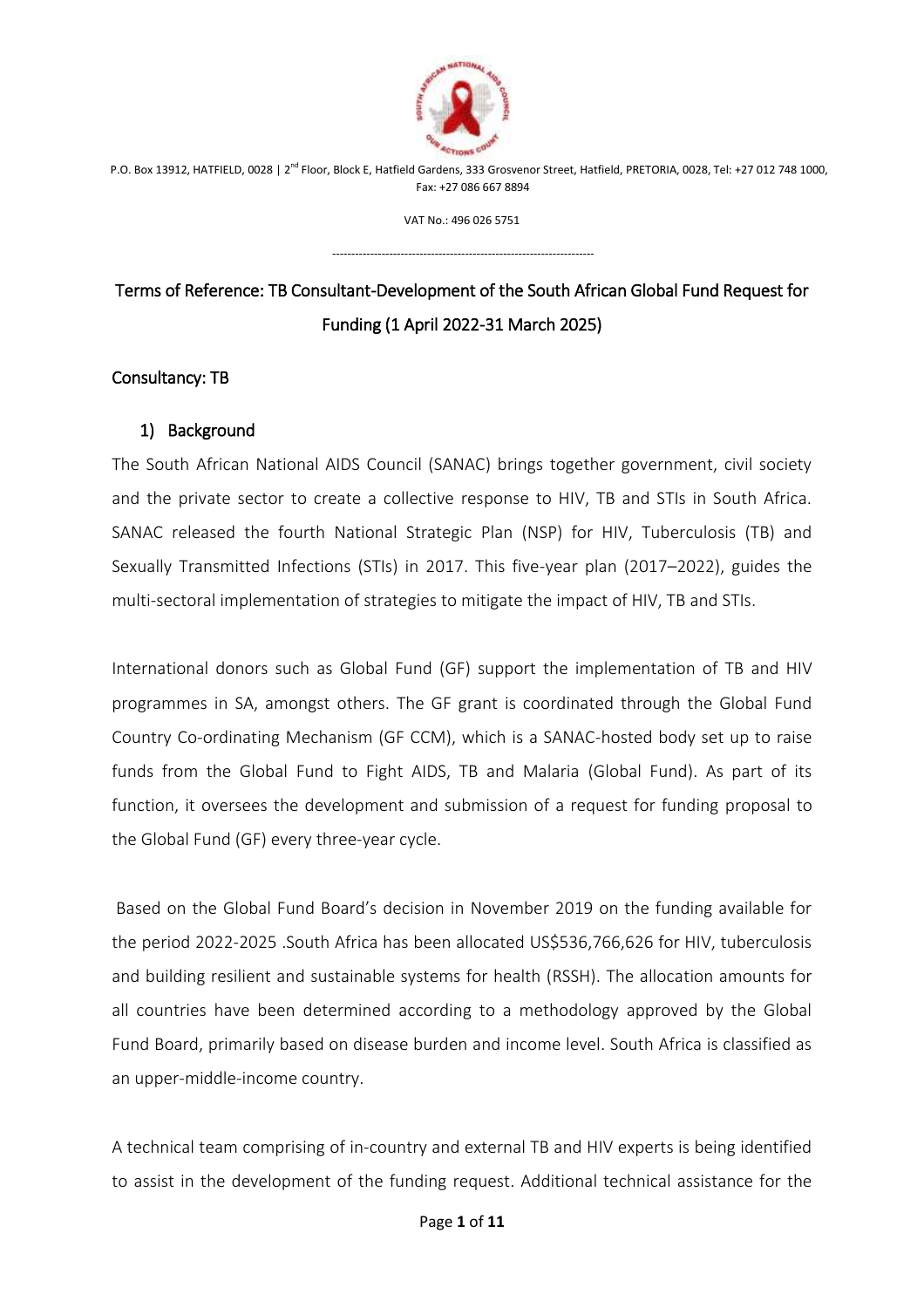

VAT No.: 496 026 5751

---------------------------------------------------------------------

HIV Funding Request Steering Group is required to ensure that all elements of the HIV components are consistent and sound.

SA is one of the 30 high TB burden countries with the large burden of drug susceptible TB, drug resistant TB and TB/ HIV co-infection. TB is still the leading cause of death in SA, with 29 513 TB death notifications in 2016 alone. The mortality rate among HIV positive TB patients also remains high at 73 per 100 000 population, twice the rate in HIV negative TB patients. Although SA has shown a decline in TB notifications, this decline is not expected to change but it is too slow to meet the 2030 Sustainable Development Goals (SDG) and 2035 End TB targets.

## 2) Purpose of the consultancy

In conjunction with the SA GF CCM, and the SANAC Secretariat team, the consultant will serve as a TB writer of the next joint HIV, TB & Resilient and Sustainable Systems for Health (RSHH) Request for Funding to be submitted to the Global Fund. The funding request/ proposal should be in accordance with the GF Allocation Letter, which stipulates that South Africa have been invited to submit a request for funding for 536,766,626 USD over three years (1 April 2022 to 31 March 2025).

The TB writer will work in collaboration with the support writers, the expert consultants and technical working groups (TWGs) to develop the RFF. The RFF Application Form comprises five main sections; namely:

*1. Country Context*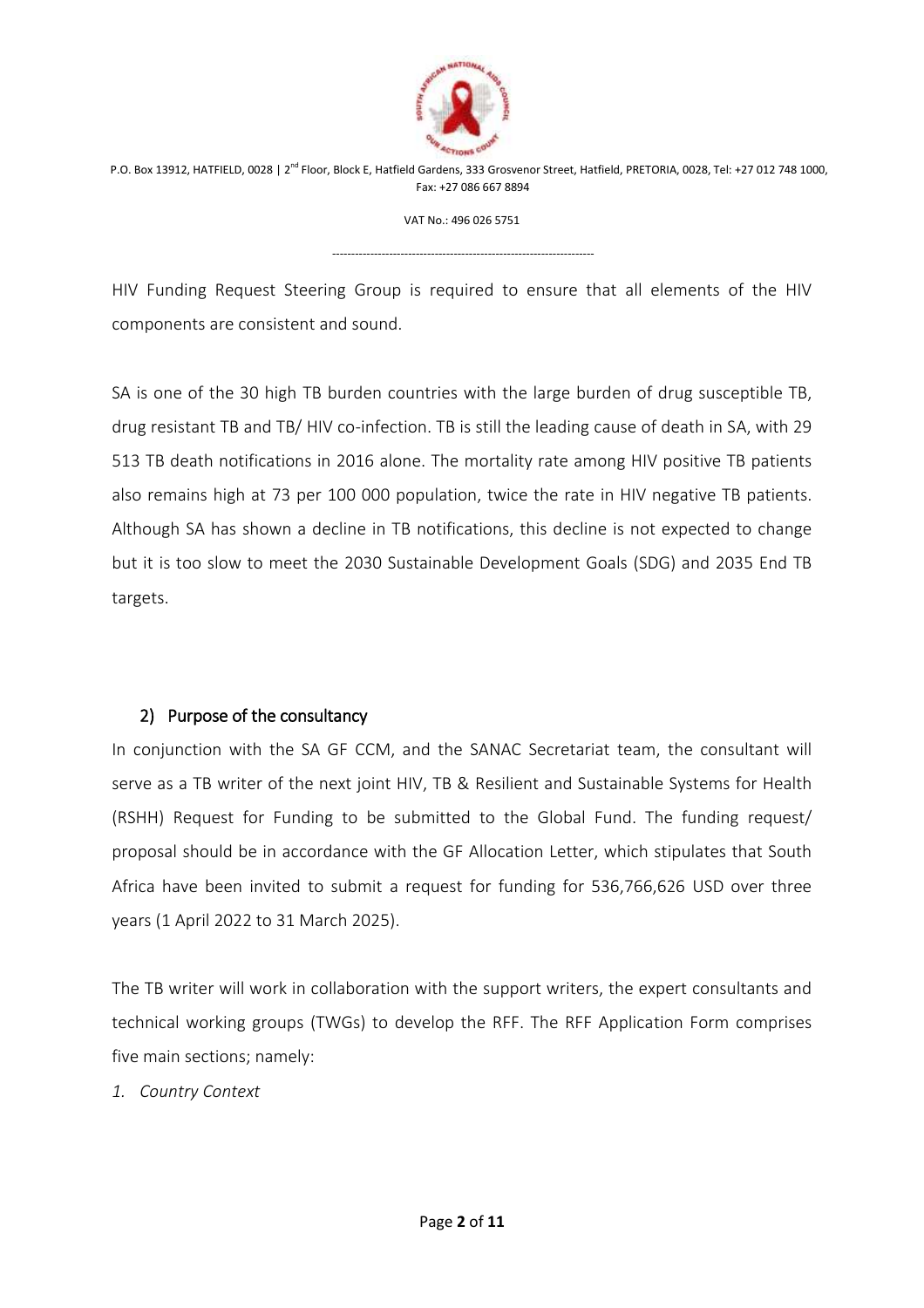

VAT No.: 496 026 5751

---------------------------------------------------------------------

Applicants provide information on the current epidemiological situation and outline the constraints and barriers. They also provide an assessment of the country's current response to the disease.

*2. Funding Request* 

In this section, the country will prioritize the interventions and programs to be included in the Global Fund grant(s) and referenced in the attached Programmatic Gap Table(s), Funding Landscape Table(s), Performance Framework and Budget.

*3. Operationalization and Risk Mitigation* 

After defining and costing the interventions to be funded, countries detail how these interventions will be implemented, and by whom. They also cover risk mitigation measures that will be put into place.

*4. Funding Landscape, Co-financing and Sustainability* 

Articulation of the current funding landscape and the anticipated future funding. This allows reviewers to understand the total commitments to the disease, both from the country and from other donors. In this section, countries also outline their commitments to co-financing and sustainability.

*5. Prioritized Above Allocation Request* 

Applicants are encouraged to include a prioritized request for additional funding beyond the allocation with their application. The total amount should represent at least 30 to 50 percent of the funding request. The prioritized above allocation request will be reviewed by the Technical Review Panel and technically strong interventions will be registered as unfunded quality demand.

The TB writer is to work closely with the lead writer, GF CCM RFF subcommittee, the CCM Secretariat, Technical Support Unit (TSU) and SANAC Secretariat; and other stakeholders to participate in HIV/TB and Key Populations stakeholder consultations participating in the implementation of the National Strategic Plan for HIV, TB and STIs (NSP). During the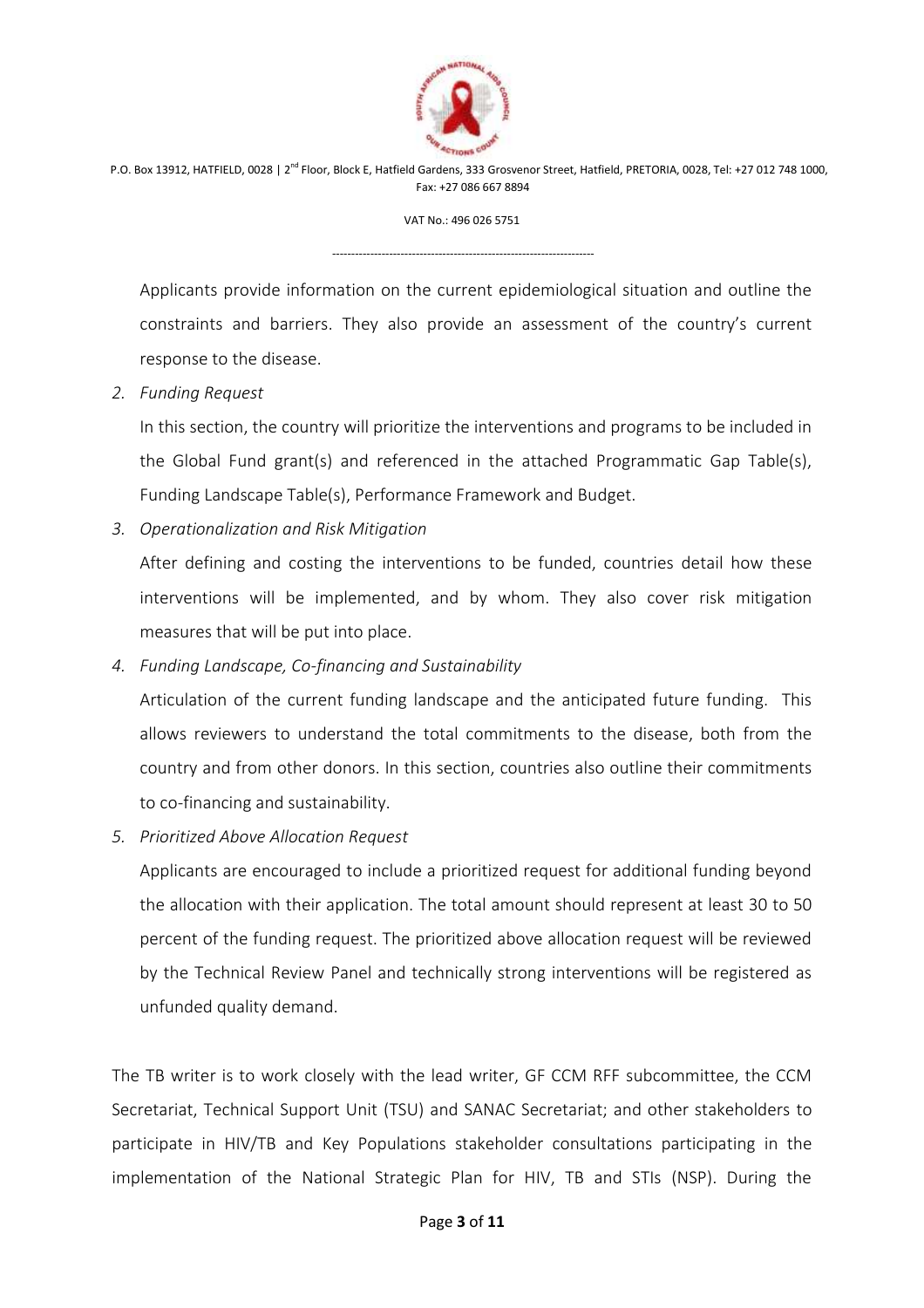

VAT No.: 496 026 5751

---------------------------------------------------------------------

consultations, the TB writer is expected to fully understand the direction and intention of consultations where evidence will be reviewed; priorities identified and aligned with the NSP priorities; and details of programme content and implementation arrangements finalised.

The consultant will write the TB piece and bring to the programme design process previous experience from developing and writing successful integrated, multi-sectoral, proposals involving several stakeholders for institutional donors. It is desirable that the consultant also brings a good understanding of issues relating to TB. Particularly bringing in context new approaches and intervention backed up by relevant TB statistics; assessments; surveys and other literature.

Regular briefing of the CCM and its RFF Subcommittee will be an integral component of the RFF development process. The successful candidate will need to meet all the requirements as set out in this RFP. Prospective bidders must be able to provide adequate information proving that he/she will be able to satisfy the CCM's set requirements. The request for funding (RFF) has to be a full review that contains a comprehensive overall review of a program's approach and strategic priorities.

The role of the TB consultancy is to work closely with the GF CCM RFF subcommittee, the CCM and the CCM Secretariat, to participate in consultations and in technical working groups (TWGs) in order to review evidence , identify priorities and the details of the TB programme content and implementation arrangements to be included in the RFF. The consultant will also lead a special TWG that will work closely with many stakeholders in developing the content of the RFF that focuses on TB Prevention, Treatment and Care, TB/HIV integration and those prioritised requisite investments necessary for RSSH that pertain to the TB and TB/HIV integration interventions.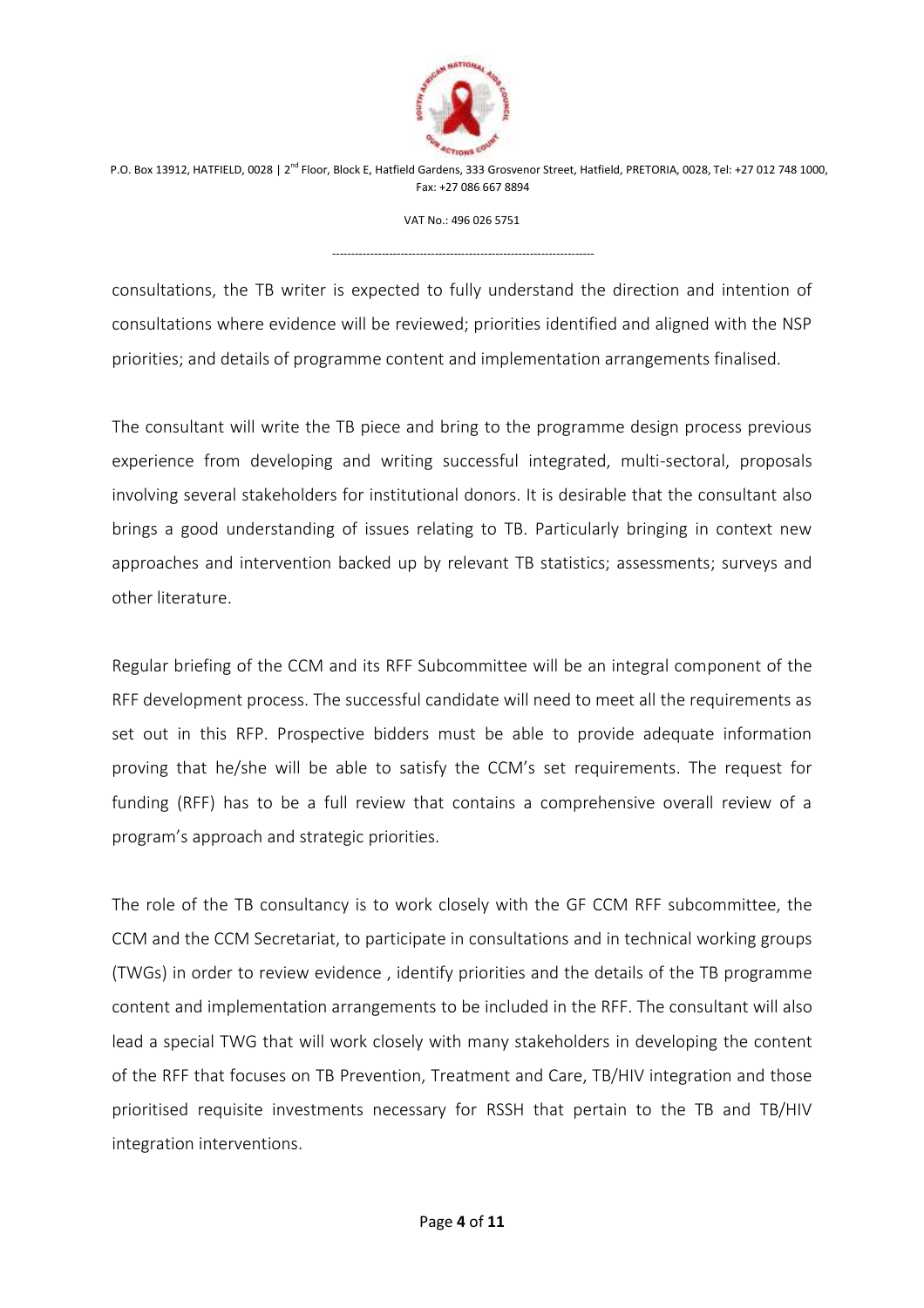

VAT No.: 496 026 5751

---------------------------------------------------------------------

### 3) Scope of work:

The main deliverable is a timeously completed high quality GF RFF for HIV, TB and RSSH (1) April 2022 to 31 March 2025) after all relevant consultations have taken place. The RFF has to be written in excellent English, with references as footnotes, all annexes and attachments are formatted and labelled appropriately. The TB consultant will be responsible for and lead the full inclusion of TB and TB/HIV interventions and the prioritised RSSH that support these interventions in the RFF. The consultant will work closely with the lead technical team consisting of lead and support writers, Monitoring and evaluation, costing and finance, Human rights and RSSH consultants. This will hence include the collection, collation, analysis and management of relevant information throughout the process and the writing up of sections in support of the various team members.

#### Scope of work and more detailed deliverables:

- Review all relevant Global Fund documents including ( but not limited to):
	- o The GF allocation letter
	- o GF policies and guidance documents for applicants
- Review all relevant documents and then develop a document that will guide discussion about the priorities for TB (TB, TB/HIV integration and prioritized RSSH interventions) that:
	- o Reviews past performance in this area (both for those areas receiving GF support and other support including government and PEPFAR), identifying strengths and weaknesses, opportunities for improvement
	- o Reviews current strategies and implementation plans including the NSP, Provincial Implementation Plans and Multi-Sectoral District Implementation Plans as available.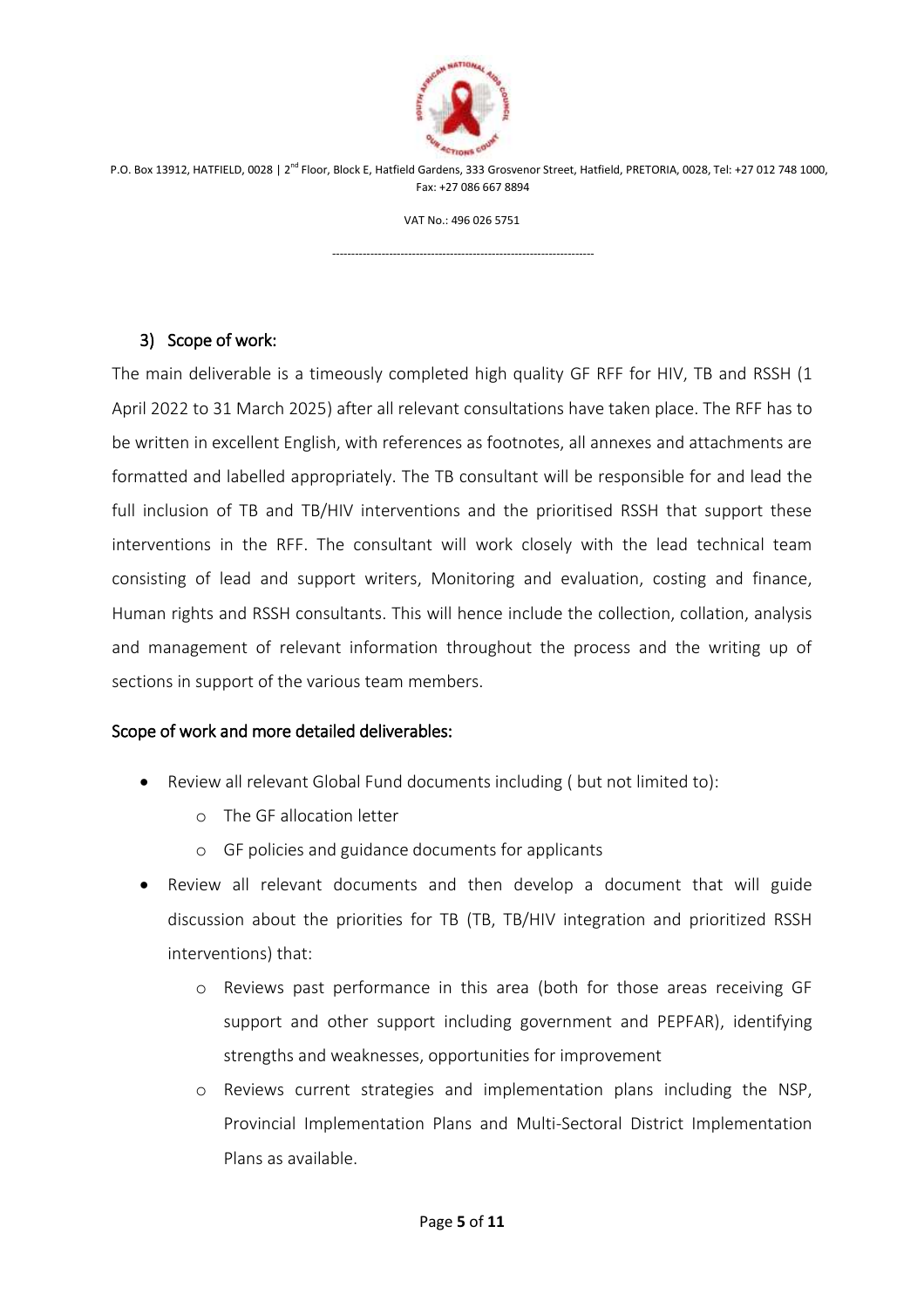

VAT No.: 496 026 5751

---------------------------------------------------------------------

- o Reviews Mid- Term review of the NSP
- $\circ$  Review the 1<sup>st</sup> South Africa TB Prevalence Survey Data
- o Review the United Nations high level Meeting (UNHLM), Stop TB and End TB Strategy 2025 targets.
- o Reviews all recent information that should influence these strategies and plans.
- o Review the National TB Program (NTP) data on DHIS, eTR.net and Tier.net
- o Review community based TB services approaches and program implementation
- o Review work to inform the discussion on the opportunity to access catalytic funding for Finding TB Missing cases.
- o Reviews direction and guidance given by the Global Fund and Technical Review Panel.
- o Reviews and analyses the TB programme of the current GF grant: plans and implementation
- Development of a presentation and shortened report that summarises above in an easy to read format and present this to the CCM and any other extra-ordinary CCM meetings.
- Adjustment of the report and presentation for peer review before making final improvements and sharing as part of consultation and dialogue.
- Work with the CCM structures to understand and assist with the development and ongoing adjustment as necessary of the work plan for the development of the GF RFF.
- Lead and co-ordinate the technical team that will focus on the development of the inclusion of TB, TB/HIV integration and prioritised RSSH interventions and link with the M&E, Finance and Costing and RSSH teams. This will include working with two major teams: the TB think tank and other civil society groups that focus on TB.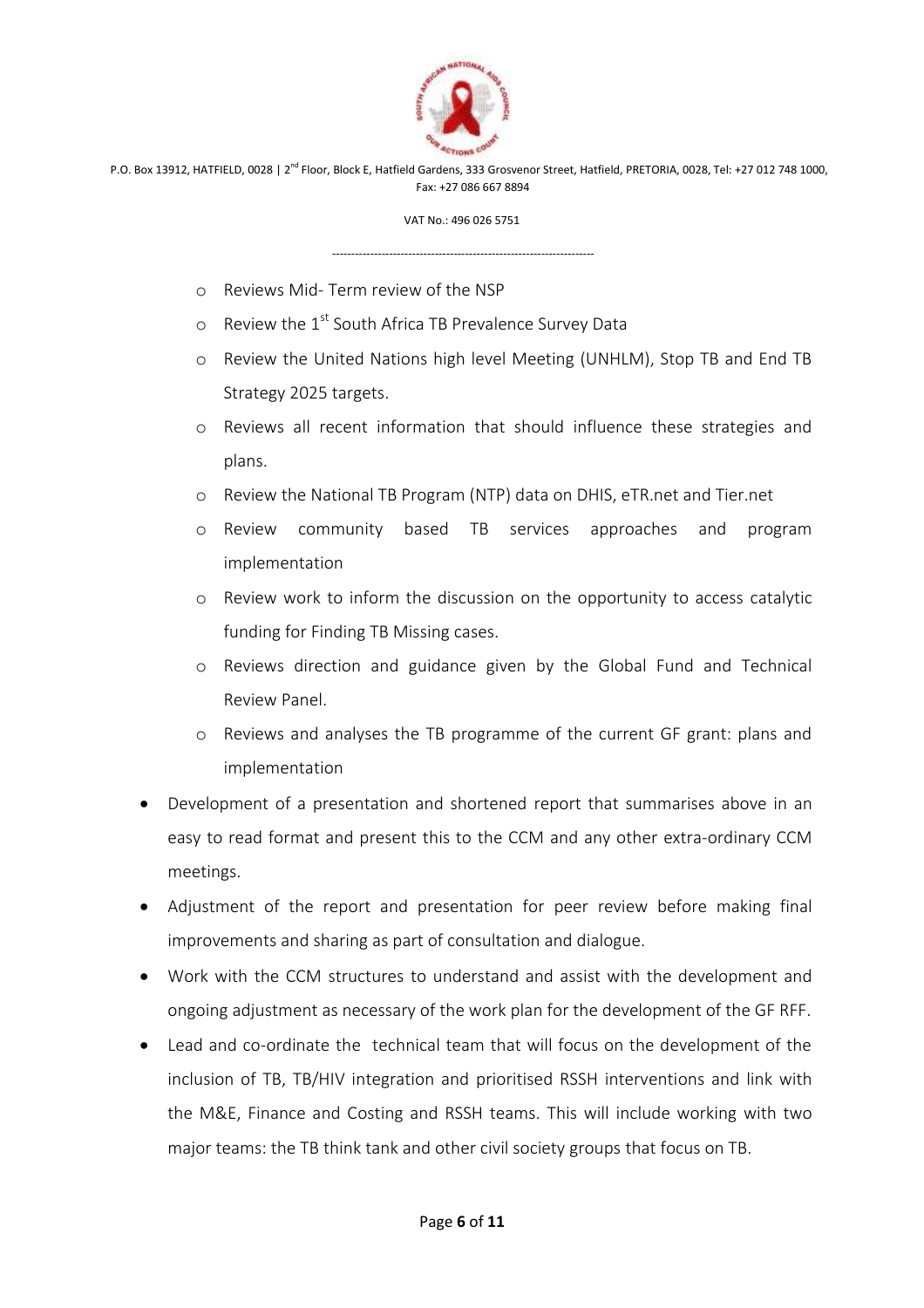

VAT No.: 496 026 5751

---------------------------------------------------------------------

- Work as a member of the lead technical team to develop formats for collection, collation and analysis of data to ensure optimum contribution from all stakeholders and development of an optimal RFF as a full document with the necessary attachments.
- Participate in CCM meetings, GF RFF subcommittee meetings, dialogues/consultations and TWG meetings in order to be able to accurately capture the comprehensive overall picture being built up as well as the details in the RFF document.
- Participate in all relevant consultations with stakeholders at national and other levels.
- Work closely with Principal Recipients (PRs), Costing and Finance, Human Rights, RSSH and M&E consultants to ensure the development of an appropriate work plan, budget, performance framework, and monitoring and evaluation plan that links to the content of the TB work to be included in the RFF.
- Write up and fully capture the input from stakeholders and then according to direction by the CCM, into a comprehensive plan to address TB (TB, TB/HIV integration, prioritised RSSH interventions) that can be incorporated by the lead writer into different chapters of the RFF and by the rest of the lead technical team into all the attachments.
- Develop drafts of the TB work and present these to the CCM, CCM Request for Funding subcommittee and other key stakeholders for review and comment.
- Work closely with the lead technical team to ensure the TB work is captured and expressed concisely and accurately in the relevant parts of the draft and final RFF e.g. Performance Framework, Monitoring and Evaluation Plan, PR budgets.
- Prepare presentations and communication pieces to various stakeholders.
- Contribute to communication pieces and presentation to be used for various stakeholders throughout the development of the NSP.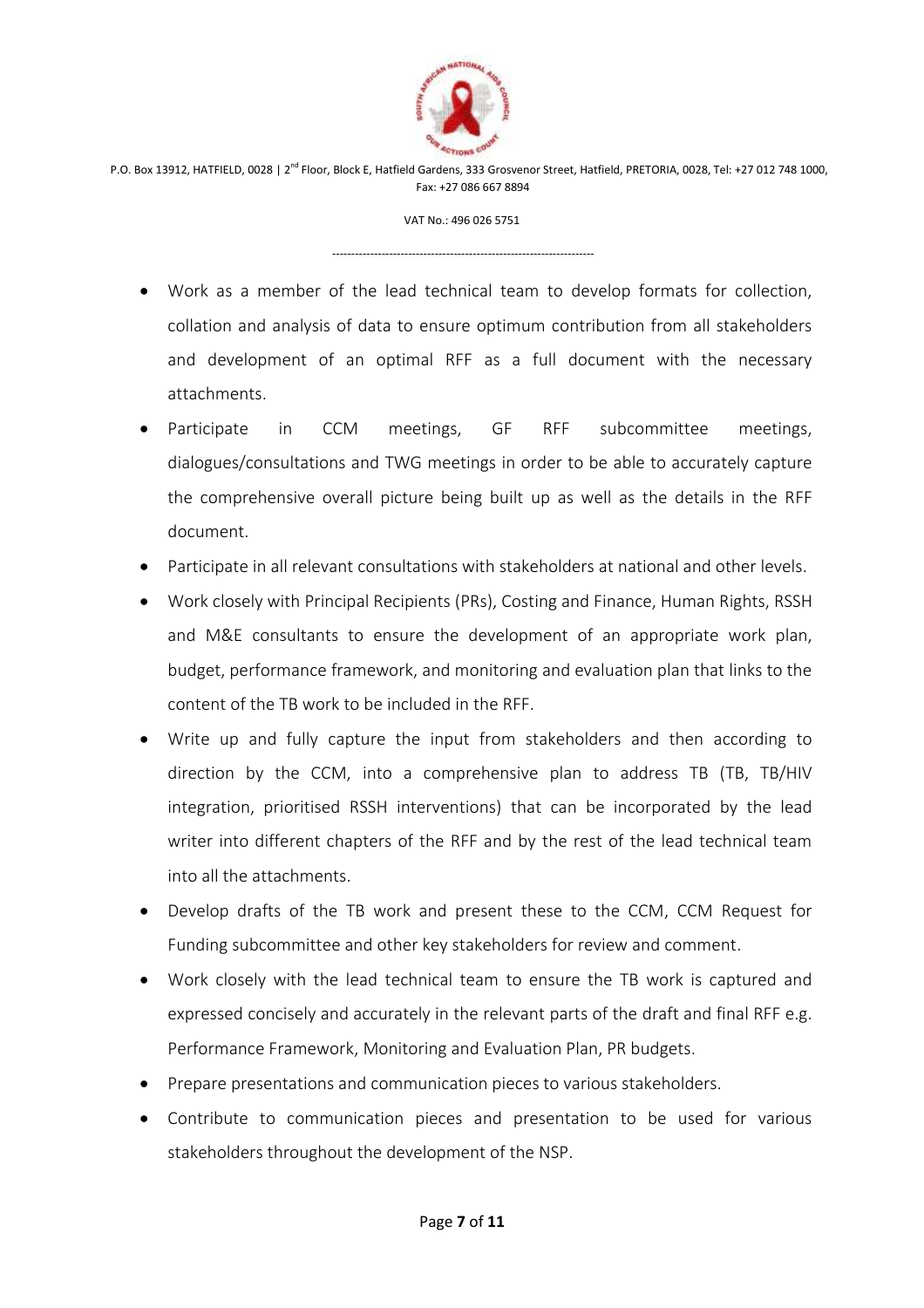

VAT No.: 496 026 5751

---------------------------------------------------------------------

Assist the lead writer to maintain a complete and accurate reference list.

#### 4) Qualifications and experience

- At least a Master's level university degree in Public health and Social Sciences or other relevant disciplines;
- Extensive knowledge of the HIV and TB epidemics and RSSH in SA and the region.
- Strong understanding of HIV and TB programming, including the need to focus on gender issues, key populations and human rights to meet GF requirements.
- Minimum 10 years progressively responsible professional work experience at national and international levels in HIV and TB programming and policy development.
- Relevant previous experience in reviewing HIV and TB programmes with a focus on TB projects at the national level.
- Experience in leading or being a major contributor to the writing of HIV and TB programme documents.
- Previous experience in the writing of Global Fund requests for funding, especially in the new format, will be an added advantage
- Proven record of accomplishment of delivering similar projects timeously to a high standard under tight deadlines.
- Proficiency in Microsoft Office Packages.
- Research experience in the TB field will be an advantage.

#### Other competencies and knowledge

- Excellent organizational, communication and facilitation skills.
- Fluency in spoken and written English.
- Ability to work under pressure and meeting tight deadlines.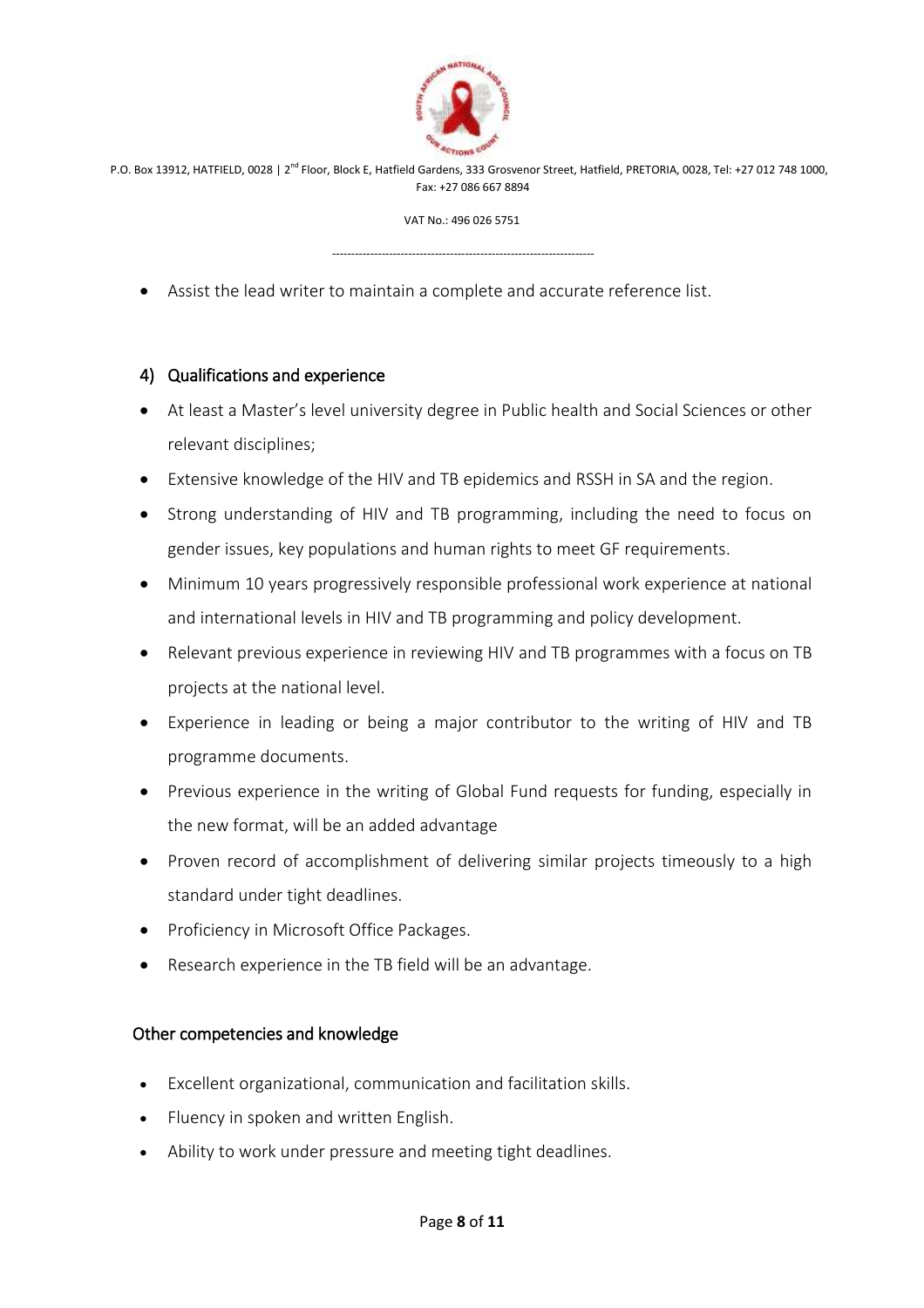

VAT No.: 496 026 5751

---------------------------------------------------------------------

- Knowledge of the HIV and TB stakeholders in the country and be well acquainted with influential role players in those sectors.
- Knowledge of HIV and TB and the social determinants of disease including gender and human rights related issues.

## 5) Supervision

The consultant will be supervised by the SANAC Technical Support Unit and the CCM Secretariat at SANAC, who will work closely with the consultant to discuss the work and the review drafts and the final product.

## 6) Timelines and commitment:

- The GF Request for funding will be developed over a period from November 2020 to August 2021
- The level of effort expected is to be a maximum of 90 days, which will be spread over the 12 months with some initial work in preparation for the GF CCM meeting in early September, then preparation for consultations starting in October and then more intense work over April, May and June.
- Note that work will be remunerated based on actual time worked substantiated by high quality documents as proof of work done by the consultant, meeting attendance and participation, as approved by SANAC secretariat procurement procedures.
- It must be noted that a significant amount of travelling within SA will be expected from the successful bidders.

## 7) Proposal Format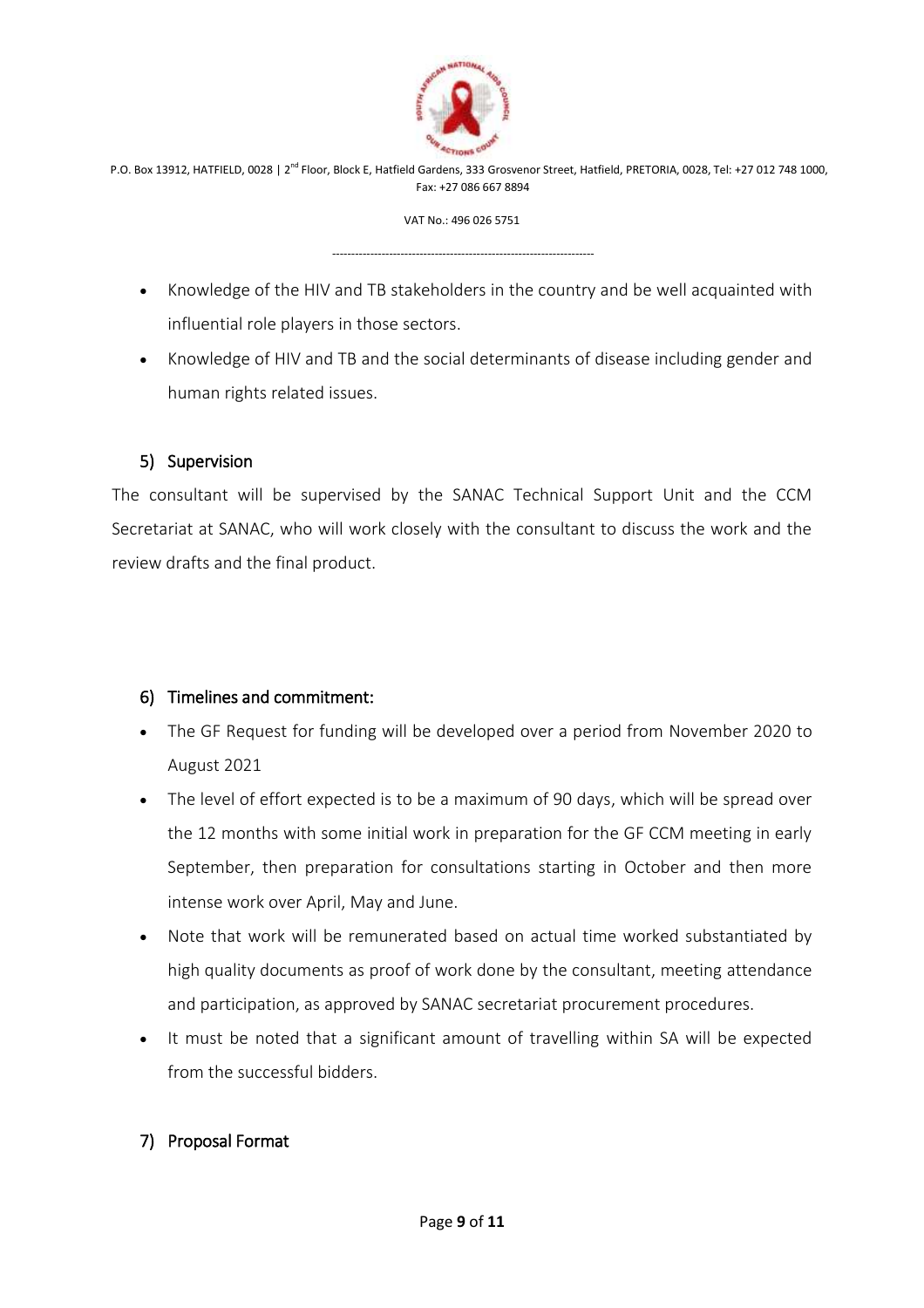

VAT No.: 496 026 5751

---------------------------------------------------------------------

A detailed proposal in response to this ToR is due on Friday 23 October 2020 containing all the information required to evaluate the bid against the requirements stipulated in this terms of reference document. Please send your proposals to [andries@sanac.org.za](mailto:andries@sanac.org.za) the following should be attached to the proposal as annexures:

- i) Annexure A: Technical Proposal demonstrating ability to complete the assignment and produce a quality document as per scope of work detailed above
- ii) Annexure B: Summary of past experience. The proposal should contain CVs of proposed team members which show the range of similar assignments they have undertaken and the size of these assignments, three letters of reference or other means of verifying past experience
- iii) Annexure C: Summary details of proposed team
- iv) Annexure D: Pricing information. Price proposals should include VAT and should be fully inclusive of ALL costs to deliver the outputs indicated in the terms of reference

#### 8) Criteria for Selection

The selection of the best offer will be based on the combined scoring method: (the qualifications and methodology will be weighted 80%, combined with the price offer, which will be weighted 20%).

- Technical proposal demonstrates clear process and methodology for delivering high quality products in line with the ToR (40%).
- Demonstrated record of accomplishment / knowledge in the area of HIV and TB programming, including the need to focus on Gender issues, Key Populations and Human Rights (20%)
- Demonstrated track record in delivering similar projects (20%)
- Financial proposal (20%)